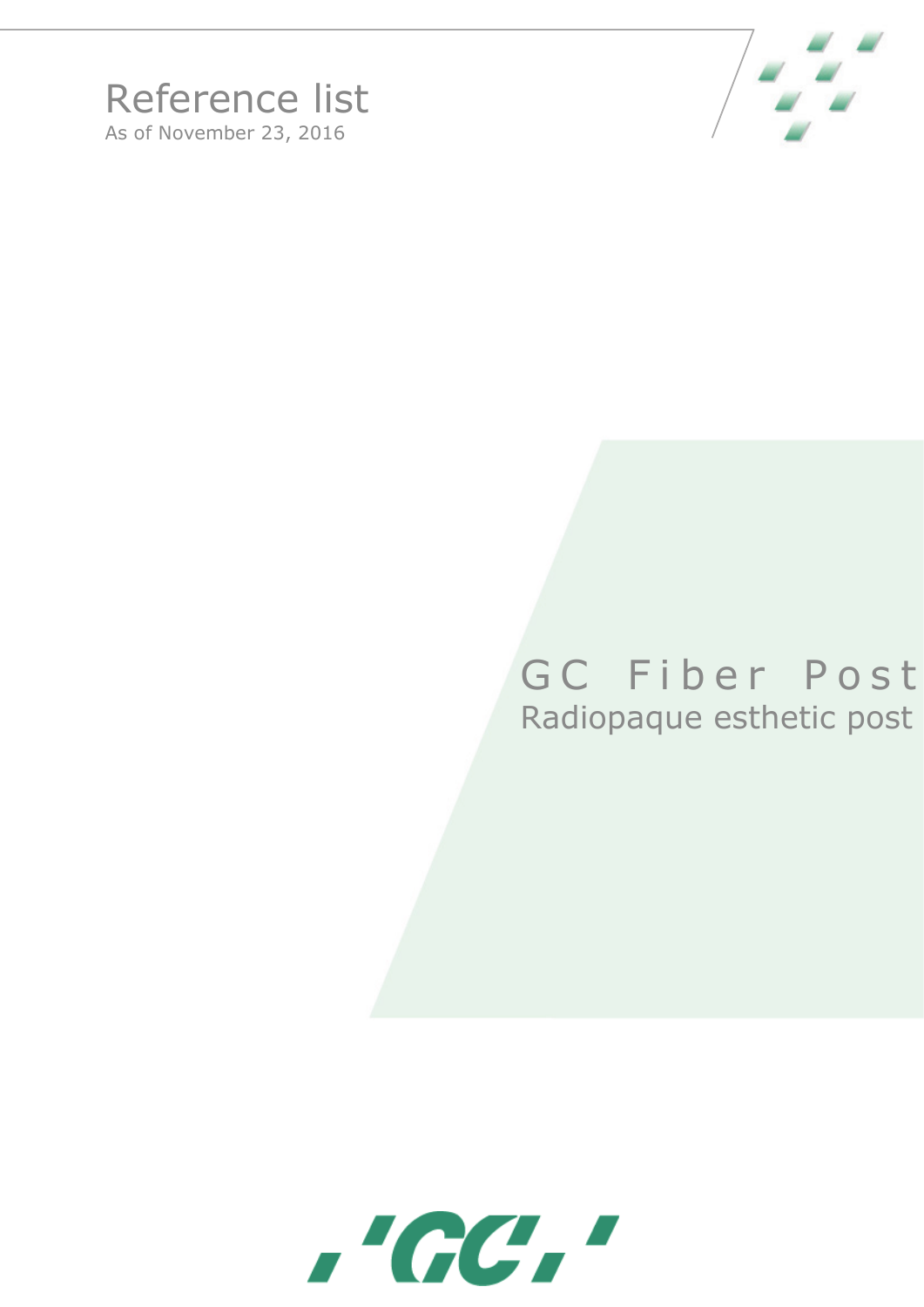

 $\frac{1}{2}$ 

- 1. The application of superficial treatments to improve bond strength to fiber posts. F. Monticelli, M. Toledano Perez and R. Osorio. Chapter 7 of the book 'Fiber posts and endodontically treated teeth: a compendium of scientific and clinical perspectives' by Marco Ferrari – published by Modern Dentistry Media 2008
- 2. The effect of sandblasting on adhesion of a dual-cured resin composite to methacrylic fiber posts: Microtensile bond strength and SEM evaluation. I. Radovic, F. Monticelli, C. Goracci, A. Hafiz Cury, I. Coniglio, Z.R. Vulicevic, F. Garcia-Godoy and M. Ferrari. Journal of dentistry 35 (2007) 496-502
- 3. Evaluation of bonding between cement and fiberglass post. H. Tokui, H. Yarimizu, T. Sakuma. Abstract 89 – IADR 2009, München, Germany
- 4. Mechanical properties of roots combined with prefabricated fiber post. T. Kono, M. Yoshinari, S. Takemoto, M. Hattori, E. Kawada and Y. Oda. Dental Materials Journal 2009; 28(5): 537–543
- 5. Regional bond strengths and failure analysis of fiber posts bonded to root canal dentin. J. [Aksornmuang,](http://www.ncbi.nlm.nih.gov/pubmed?term=%22Aksornmuang%20J%22%5BAuthor%5D&itool=EntrezSystem2.PEntrez.Pubmed.Pubmed_ResultsPanel.Pubmed_RVAbstract) M. [Nakajima,](http://www.ncbi.nlm.nih.gov/pubmed?term=%22Nakajima%20M%22%5BAuthor%5D&itool=EntrezSystem2.PEntrez.Pubmed.Pubmed_ResultsPanel.Pubmed_RVAbstract) R.M. [Foxton,](http://www.ncbi.nlm.nih.gov/pubmed?term=%22Foxton%20RM%22%5BAuthor%5D&itool=EntrezSystem2.PEntrez.Pubmed.Pubmed_ResultsPanel.Pubmed_RVAbstract) W. [Panyayong,](http://www.ncbi.nlm.nih.gov/pubmed?term=%22Panyayong%20W%22%5BAuthor%5D&itool=EntrezSystem2.PEntrez.Pubmed.Pubmed_ResultsPanel.Pubmed_RVAbstract) J. Tagami. [Oper Dent](javascript:AL_get(this,%20) 2008 Nov-Dec;33(6):636-43
- 6. Surface treatment influence on fiber post resin cement bond strength. I. Radovic, F. Monticelli, A.H. Cury, C. Goracci, A. Cantoro, I. Coniglio anf M. Ferrari. Abstract 245 – IADR PEF, Sept 2006, Dublin, Ireland
- 7. Flexural strength of resin core build-up materials with fiber post. Y. Shinozaki, T. Sakuma, A. Arita and S. Akahane. Abstract 85 – IADR 2006, Brisbane, Australia
- 8. Light-transmitting ability of marketed fiber posts. C. Goracci, G. Corciolani, A. Vichi, M. Ferrari. Journal of dental research, 2008, vol. 87, nº12, pp. 1122-1126
- 9. Fatigue resistance and structural integrity of fiber posts: Three-point bending test and SEM evaluation. M. Ferrari, S. Grandini, C. Gorracci, F. Monticelli. Adhesive Dentistry, VOL.22, n°3, p.254-261 (2004)
- 10. The effect of storage time and media on fiber posts. M. Vano, M. Sedda, F. Monticelli, M. Gabriele, M. Ferrari. Abstract 337 - PEF IADR, September 2006, Dublin
- 11. Fatigue resistance and structural integrity of different types of Fiber posts. S. Grandini, N. Chieffi, M.C. Cagidiaco, C. Goracci , M. Ferrari. Dental Materials Journal 2008; 27(5), p.1-8
- 12. Effects of irradiation time and post diameter on resin photopolymerization. N. Sawada. Abstract 331 - IADR, July 2008, Toronto
- 13. Flexural strength of glass fibrereinforced posts bonded to dual-cure composite resin cements. P. Davis, L.S.D. Melo, R.M. Foxton, M. Sherriff, P. Pilecki, F. Mannocci, T.F. Watson. Eur J Oral Sci 2010; 118: 197–201.
- 14. Flexural strength of fiber posts. A. Buffington, A. Garcia-Godoy, F. Garcia-Godoy and M. Ferrari. Abstract 1349 – AADR March 2010, Washington, USA
- 15. Influence of fiber post on degree of conversion of a luting cement. C.O. Navarra, C. Goracci, G. Corciolani, A. Vichi, L. Breschi, M. Cadenaro, M. Ferrari. Abstract 73 - ADM 2010, Trieste, Italy
- 16. Factors affecting the cement–post interface. F. Zicari, J. De Munck, R. Scotti, I. Naert, B. Van Meerbeek. Dental Materials 28(2012) 287–297